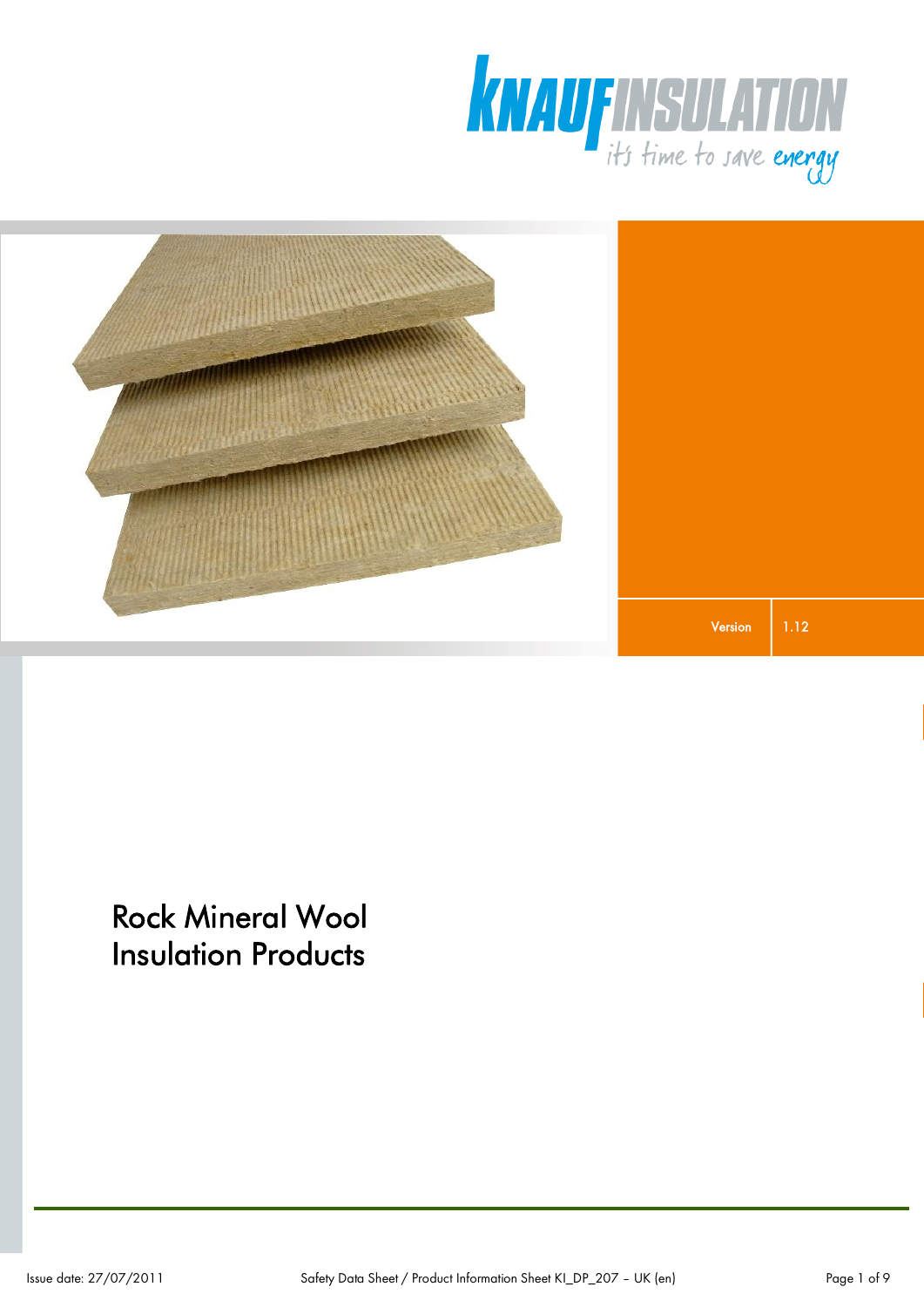

#### Rock Mineral Wool Products

#### 1. IDENTIFICATION OF THE SUBSTANCE/MIXTURE AND OF THE COMPANY/UNDERTAKING

| 1.1. Product identifier                                                                |                                              |                                                                                                                |                                                                                                 |  |
|----------------------------------------------------------------------------------------|----------------------------------------------|----------------------------------------------------------------------------------------------------------------|-------------------------------------------------------------------------------------------------|--|
| Generic product name                                                                   |                                              | : Knauf Insulation Rock Mineral Wool                                                                           |                                                                                                 |  |
|                                                                                        |                                              | 1.2. Relevant identified uses of the substance or mixture and uses advised against                             |                                                                                                 |  |
| Recommended use                                                                        |                                              |                                                                                                                | : Thermal and/or acoustic insulation for use in technical applications, industrial applications |  |
| and in building construction.<br>1.3. Details of the supplier of the safety data sheet |                                              |                                                                                                                |                                                                                                 |  |
| Producer                                                                               |                                              | $:$ Knauf Insulation<br>Head Office,<br>Am Bahnhof<br>97346 Iphofen<br>Germany<br>Web: www.knaufinsulation.com |                                                                                                 |  |
| Region                                                                                 | Contact                                      | Telephone numbers                                                                                              | Email                                                                                           |  |
| UK                                                                                     | <b>Head Office</b><br><b>Country Contact</b> | +32 (0) 1048 8460<br>+44 (0) 1744 766 666                                                                      | sds@knaufinsulation.com<br>chris.roughneen@knaufinsulation.com                                  |  |
| 1.4. Emergency telephone number                                                        |                                              |                                                                                                                |                                                                                                 |  |

#### 2. HAZARDS IDENTIFICATION

| 2.1. Classification of the substance or mixture        |                                                                                           |  |
|--------------------------------------------------------|-------------------------------------------------------------------------------------------|--|
| European directive 67/548/EEC                          | : The product is not classified.                                                          |  |
| Regulation (CE) n°1272/2008                            | : The product is not classified.                                                          |  |
| 2.2. Label elements                                    |                                                                                           |  |
| There are no Risk Phrases associated with this product |                                                                                           |  |
| 2.3. Other hazards                                     |                                                                                           |  |
| Most important hazards                                 | : The mechanical effect of fibres in contact with the skin can cause a temporary itching. |  |
| Specific hazards                                       | : not applicable                                                                          |  |
|                                                        |                                                                                           |  |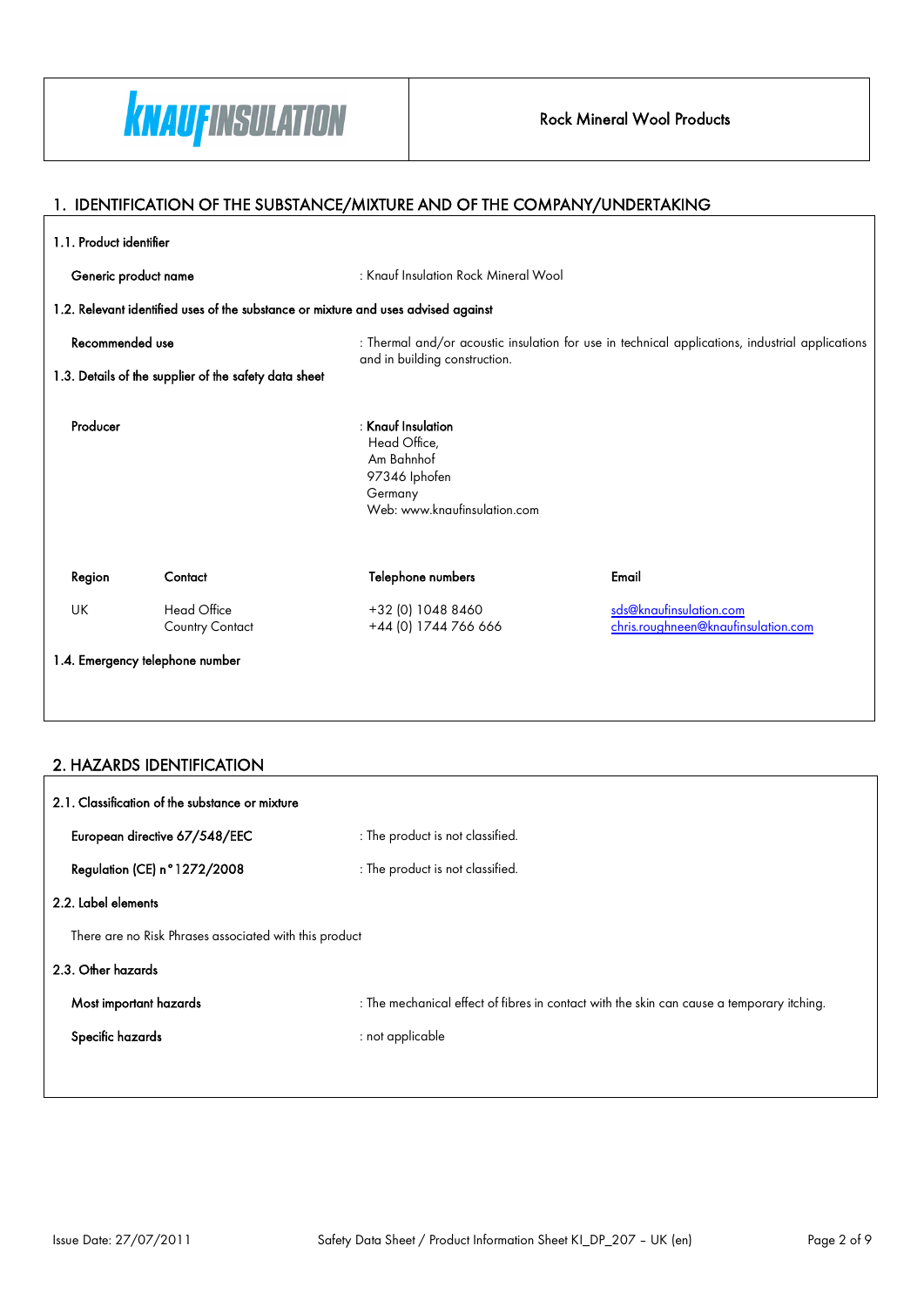### 3. COMPOSITION / INFORMATION on INGREDIENTS

#### 3.2. Mixtures

| Substance                                                                    | C.A.S.<br>number <sup>21</sup> | weight<br>(%) | Classification and<br>labelling<br>(Regulation (CE)<br>n°1272/2008)® | Classification and<br>labelling<br>(European directive<br>67/548/EEC as<br>amended 97/69/EC) | <b>REACH Registration</b><br><b>Number</b> | <b>EC</b> number |
|------------------------------------------------------------------------------|--------------------------------|---------------|----------------------------------------------------------------------|----------------------------------------------------------------------------------------------|--------------------------------------------|------------------|
| Rock mineral wool [1]                                                        | None                           | $90 - 100\%$  | Not Classified                                                       | Not Classified                                                                               | 01-2119472313                              | 926-099-9        |
| Thermo set, inert<br>polymer based on<br>cured phenol<br>formaldehyde resins | None                           | $0 - 10\%$    | Not Classified                                                       | Not Classified                                                                               |                                            |                  |

(1): Mineral wool man (machine) made vitreous fibre (mmvf), alkali and alkaline earth (CaO + MgO + NaO + K2O) > 18 % in weight meeting the requirements of Note Q of directive 97/69/EEC

<sup>(2)</sup> : C.A.S. : Chemical Abstract Service

(3) : Rock mineral wool insulation fibres are not classified carcinogenic according to regulation n° 1272/2008 (page 335 of the JOCE L353 of December 31, 2008)

Possible facing materials: glass veil, or polyester mat or aluminium or Kraft paper, wired mats.

#### 4. FIRST AID MEASURES

| 4.1 Description of first aid measures                                                                                          |                                                                                                                   |  |
|--------------------------------------------------------------------------------------------------------------------------------|-------------------------------------------------------------------------------------------------------------------|--|
| <b>Exposure route:</b>                                                                                                         |                                                                                                                   |  |
| - Inhalation                                                                                                                   | : Remove from exposure. Rinse the throat and blow nose to clear dust                                              |  |
| - Skin contact                                                                                                                 | : If mechanical irritation occurs, remove contaminated clothing and wash skin gently with cold<br>water and soap. |  |
| - Eyes contact                                                                                                                 | : Rinse abundantly with water for at least 15 minutes.                                                            |  |
| - Ingestion                                                                                                                    | : Drink plenty of water if accidentally ingested.                                                                 |  |
| 4.2 Most important symptoms and effects, both acute and delayed                                                                |                                                                                                                   |  |
| The mechanical effect of fibres in contact with the skin can cause a temporary itching.                                        |                                                                                                                   |  |
| $\mathbf{a}$ , and $\mathbf{a}$ , and $\mathbf{a}$ , and $\mathbf{a}$ , and $\mathbf{a}$ , and $\mathbf{a}$ , and $\mathbf{a}$ |                                                                                                                   |  |

4.3. Indication of any immediate medical attention and special treatment needed

If any adverse reaction or discomfort continues from any of the above exposures, seek professional medical advice

#### 5. FIREFIGHTING MEASURES

| 5.1. Extinguishing media                                   |                                                                                                                                                                                                                                                                                                   |  |
|------------------------------------------------------------|---------------------------------------------------------------------------------------------------------------------------------------------------------------------------------------------------------------------------------------------------------------------------------------------------|--|
| Suitable extinguishing media                               | : Water, foam, carbon dioxide (CO2) and dry powder.                                                                                                                                                                                                                                               |  |
| 5.2. Special hazards arising from the substance or mixture |                                                                                                                                                                                                                                                                                                   |  |
|                                                            | : Products do not pose a fire hazard in use; however, some packaging materials or facings<br>may be combustible. Products of combustion from product and packaging - carbon dioxide,<br>carbon monoxide and some trace gases such as ammonia, nitrogen oxides and volatile<br>organic substances. |  |
| 5.3. Advice for firefighters                               | : In large fires in poorly ventilated areas or involving packaging materials respiratory<br>protection / breathing apparatus may be required.                                                                                                                                                     |  |
|                                                            |                                                                                                                                                                                                                                                                                                   |  |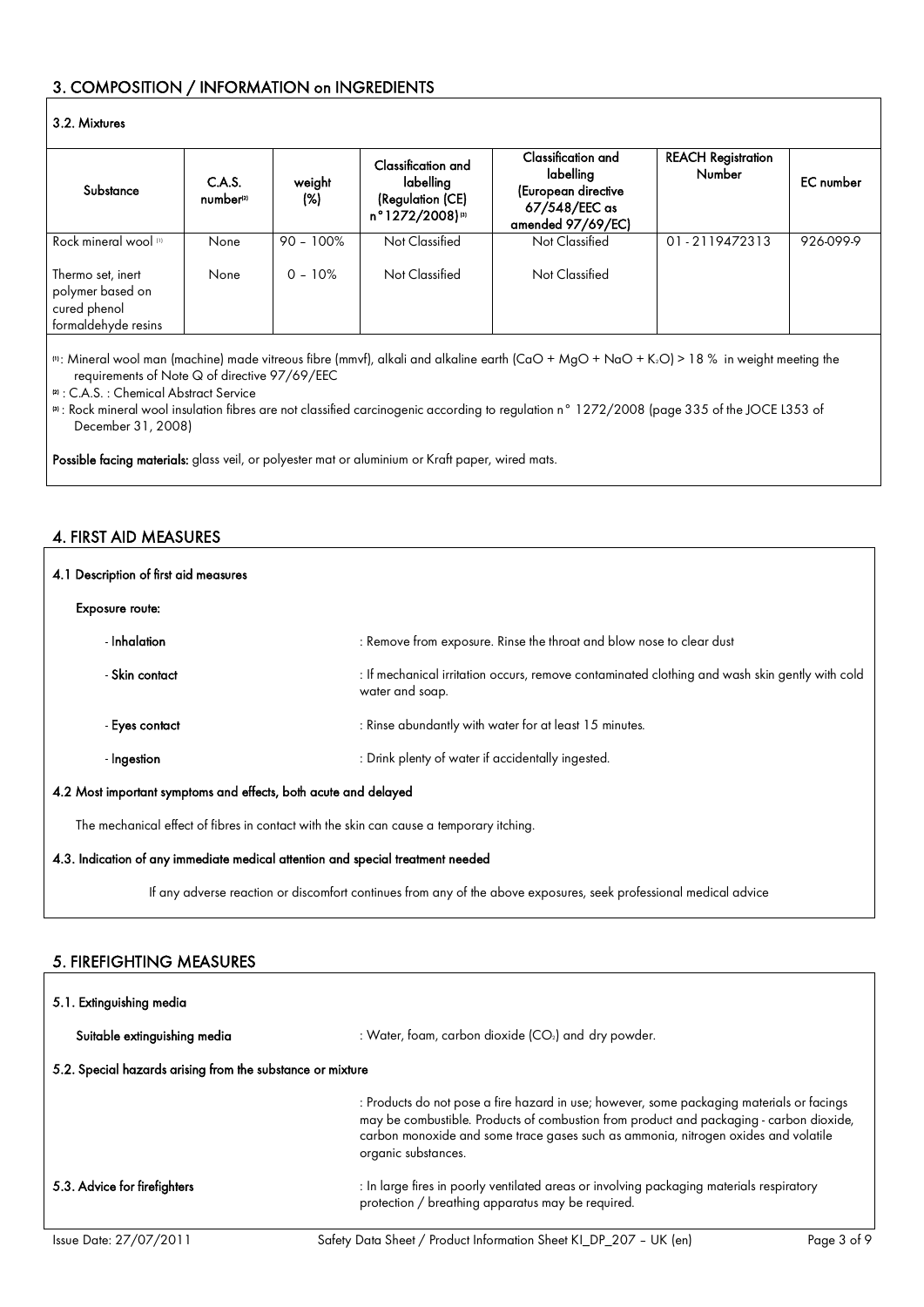#### 6. ACCIDENTAL RELEASE MEASURES

 $\mathbf{r}$ 

| 6.1. Personal precautions, protective equipment and emergency procedures |                                                                                                                                |  |
|--------------------------------------------------------------------------|--------------------------------------------------------------------------------------------------------------------------------|--|
| Personal precautions                                                     | : In case of presence of high concentrations of dust, use the same personal protective<br>equipment as mentioned in section 8. |  |
| 6.2. Environmental precautions                                           |                                                                                                                                |  |
| <b>Environmental protection</b>                                          | $:$ not relevant                                                                                                               |  |
| 6.3. Methods and material for containment and cleaning up                |                                                                                                                                |  |
| Methods for cleaning up                                                  | : Vacuum cleaner or dampen down with water spray prior to brushing up.                                                         |  |
| 6.4. Reference to other sections                                         | : For personal protection, see section 8. For waste disposal, see section 13.                                                  |  |

# 7. HANDLING and STORAGE

| 7.1. Precautions for safe handling                                |                                                                                                                                                      |  |
|-------------------------------------------------------------------|------------------------------------------------------------------------------------------------------------------------------------------------------|--|
| - Technical measures                                              | : No specific measure. Use preferably a knife, do not use a saw or use power tools.                                                                  |  |
| - Precautions                                                     | : Ensure adequate ventilation of workplace.                                                                                                          |  |
| - Safe handling advice                                            | : Avoid unnecessary handling of unwrapped product.                                                                                                   |  |
| 7.2. Conditions for safe storage, including any incompatibilities |                                                                                                                                                      |  |
| - Technical measures                                              | : No specific measure, palletised products should be stored in accordance with Knauf<br>Insulation guidance sheet and site specific risk assessment. |  |
| - Suitable storage condition                                      | : Store products removed from pallet and packaging or loose un-palletised product, in a dry<br>location.                                             |  |
| - In-compatible materials                                         | : none                                                                                                                                               |  |
| - Packaging material                                              | : Delivered packed in polyethylene film and or on wooden pallets.                                                                                    |  |
| 7.3. Specific end use(s)                                          | : not relevant.                                                                                                                                      |  |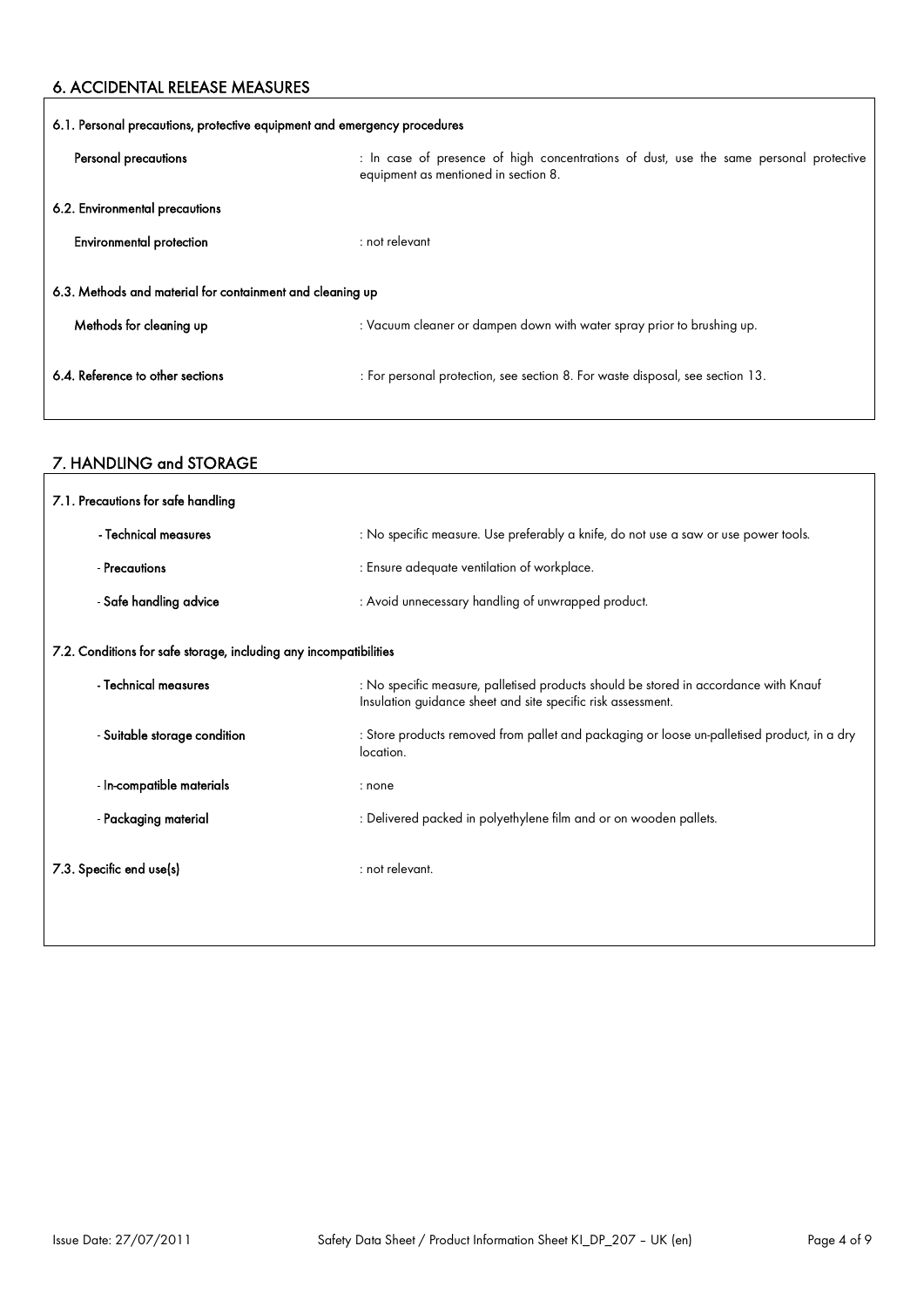#### 8. EXPOSURE CONTROLS / PERSONAL PROTECTION

| 8.1. Control parameters           |                                                                                                                                                                                        |  |
|-----------------------------------|----------------------------------------------------------------------------------------------------------------------------------------------------------------------------------------|--|
| <b>Exposure Limit Value</b>       | : None at European level, refer to member state guidelines and legislation:-                                                                                                           |  |
|                                   | UK:<br>Airborne 2 f/ml, total inhalable gravimetric limit; 5 mg/m <sup>3</sup>                                                                                                         |  |
| 8.2. Exposure controls            |                                                                                                                                                                                        |  |
| <b>Engineering controls</b>       | : no specific requirements                                                                                                                                                             |  |
| Individual protection equipments: |                                                                                                                                                                                        |  |
| - Respiratory protection          | : Wearing a face mask type in accordance with EN 149 FFP1 is recommended when using<br>products in confined atmosphere or during operations which can generate emission of any<br>dust |  |
| - Hand protection                 | : Gloves to avoid itching in conformity with EN 388                                                                                                                                    |  |
| - Eyes protection                 | : Goggles especially if working above shoulders. Eye protection to EN 166 is advised                                                                                                   |  |
| - Skin protection                 | : Cover exposed skin.                                                                                                                                                                  |  |
| - Hygiene measures                | : After contact, wash hands with cold water and soap                                                                                                                                   |  |

The following sentence and pictograms are printed on packaging:









Rinse in cold water before washing



Clean using vacuum equipment

Waste should be disposed of according to local regulations





Ventilate working area if possible

> Wear goggles when working overhead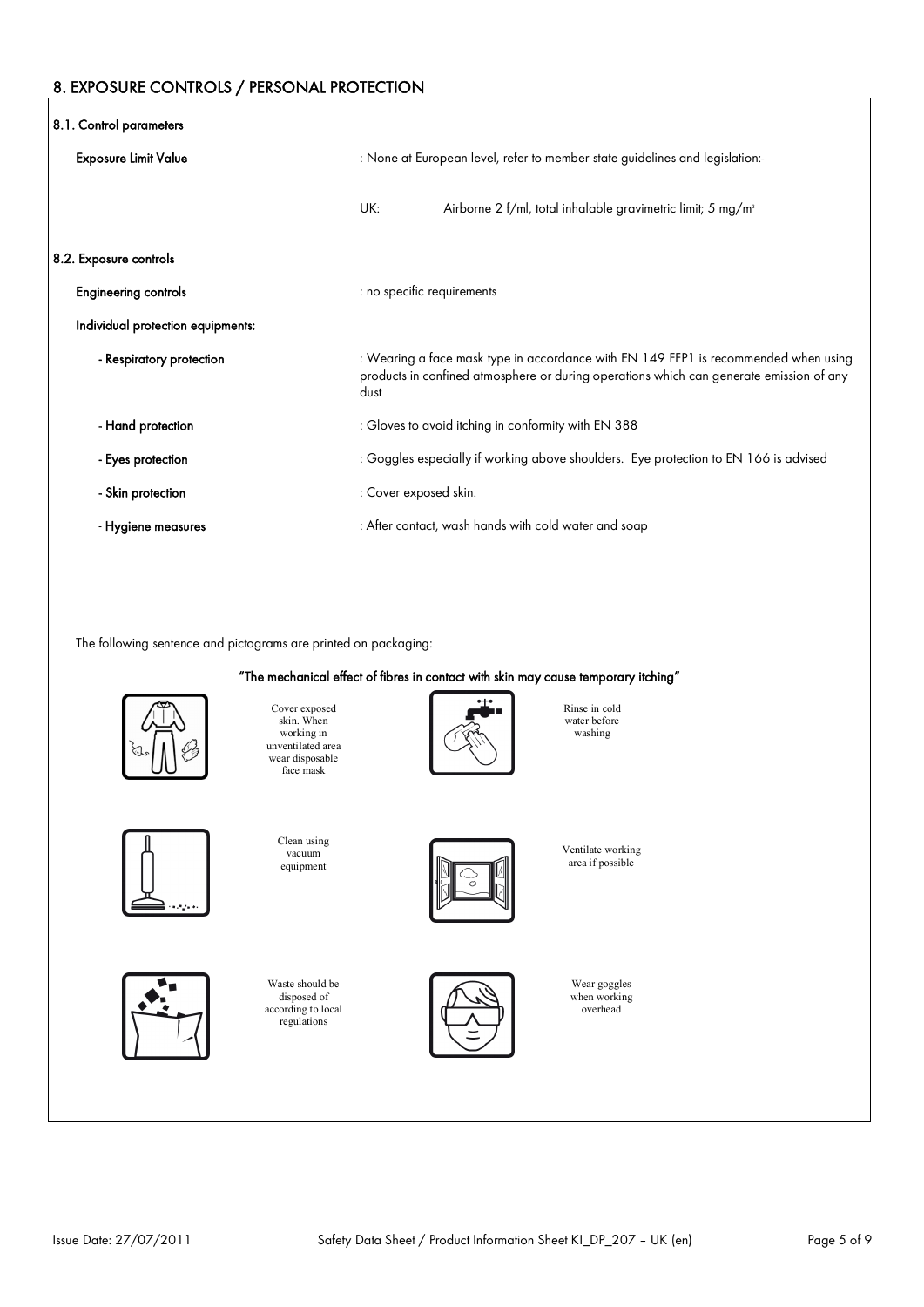# 9. PHYSICAL and CHEMICAL PROPERTIES

| 9.1. Information on basic physical and chemical properties      |                                                      |  |
|-----------------------------------------------------------------|------------------------------------------------------|--|
| Physical state                                                  | : Solid                                              |  |
| Form                                                            | : Roll or panel                                      |  |
| Colour                                                          | : Ochre                                              |  |
| Odour                                                           | : not relevant                                       |  |
| pH                                                              | : not relevant                                       |  |
| <b>Boiling point</b>                                            | : not relevant                                       |  |
| Flash point                                                     | : not relevant                                       |  |
| Flammability                                                    | : not relevant                                       |  |
| <b>Explosive properties</b>                                     | : not relevant                                       |  |
| Density                                                         | : From 30 to 250 kg/m3                               |  |
| Water solubility                                                | : Generally chemically inert and insoluble in water. |  |
| Fat solubility                                                  | : not applicable                                     |  |
|                                                                 |                                                      |  |
| 9.2. Other information:                                         |                                                      |  |
| Fibre melting point                                             | : >1000°C according to DIN 4102-17                   |  |
| Approximate nominal diameter of fibres                          | : $3$ to $7 \mu m$                                   |  |
| Length weight geometric mean<br>diameter less 2 standard errors | : approx. 6 pm                                       |  |
| Orientation of fibres                                           | : Random                                             |  |

#### 10. STABILITY and REACTIVITY

| 10.1. Reactivity                         | : None.                                                                                                                                                                                                                                              |
|------------------------------------------|------------------------------------------------------------------------------------------------------------------------------------------------------------------------------------------------------------------------------------------------------|
| 10.2. Chemical Stability                 | : Binder will decompose above 200 °C                                                                                                                                                                                                                 |
| 10.3. Possibility of hazardous reactions | : None in normal conditions of use                                                                                                                                                                                                                   |
| 10.4. Conditions to avoid                | : Heating above $200^{\circ}$ C.                                                                                                                                                                                                                     |
| 10.5. Incompatible materials             | : None.                                                                                                                                                                                                                                              |
| 10.6. Hazardous decomposition products   | : None in normal condition of use. Decomposition of binder above 200°C may produce<br>carbon dioxide and some trace gases. The duration of release is dependant upon the<br>thickness of the insulation, binder content and the temperature applied. |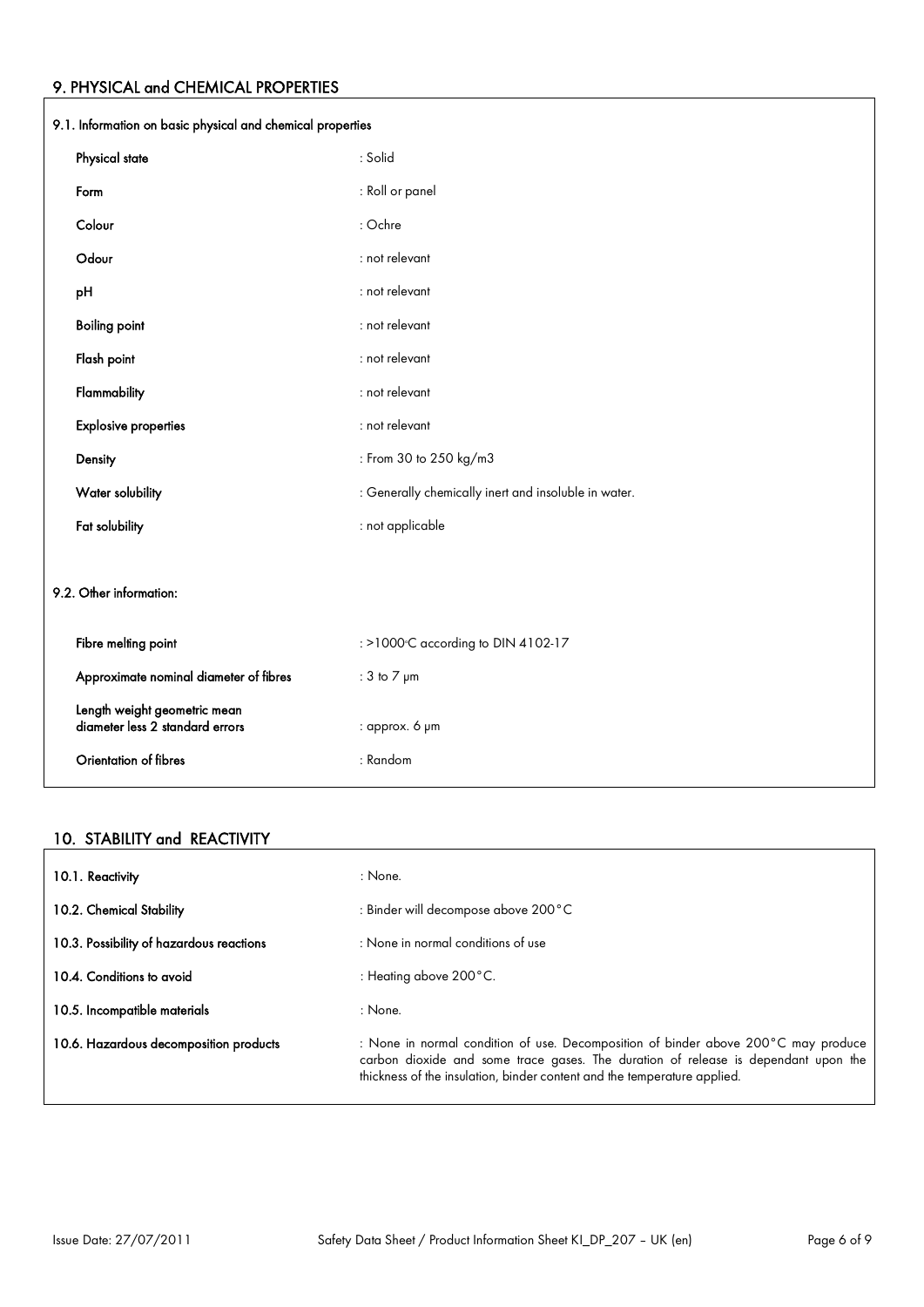## 11. TOXICOLOGICAL INFORMATION

| 11.1 Information on toxicological effects |                                                                                                                                                                                                                                                                                                                                               |  |
|-------------------------------------------|-----------------------------------------------------------------------------------------------------------------------------------------------------------------------------------------------------------------------------------------------------------------------------------------------------------------------------------------------|--|
| Acute effect                              | : The mechanical effect of fibres in contact with the skin can cause a temporary itching.                                                                                                                                                                                                                                                     |  |
| Carcinogenic effect                       | : Classification not applicable for this product; in accordance with the directive 97/69/EC<br>and European Regulation 1272/2008, nota Q. Weighted clearance half life of fibres, with<br>length greater than 20pm after intra-tracheal instillation, is less than 40 days (result obtained<br>from a test conform to the European protocol). |  |

#### 12. ECOLOGICAL INFORMATION

| 12.1. Toxicity                           | : This product is not ecotoxic to air, water or soil, by composition.                                                 |
|------------------------------------------|-----------------------------------------------------------------------------------------------------------------------|
| 12.2. Persistence and degradability      | : Inert inorganic product with Thermo set, inert polymer based on cured phenol formaldehyde<br>resins; 0 to 10 $\%$ . |
| 12.3. Bioaccumulative potential          | $\pm$ Will not bio-accumulate.                                                                                        |
| 12.4. Mobility in soil                   | : Not considered mobile. Less than 1% leachable organic carbon if landfilled.                                         |
| 12.5. Results of PBT and vPvB assessment | : not relevant.                                                                                                       |
| 12.6. Other adverse effects              | : none known.                                                                                                         |

#### 13. DISPOSAL CONSIDERATIONS

| 13.1. Waste treatment methods |                                                                                                       |
|-------------------------------|-------------------------------------------------------------------------------------------------------|
| Waste from residues           | : Dispose of in accordance with regulations and procedures in force in country<br>of use or disposal. |
| Dirty packaging               | : Dispose of in accordance with regulations and procedures in force in country<br>of use or disposal. |
| European waste catalogue code | $: 170604$ , non hazardous.                                                                           |

#### 14. TRANSPORT INFORMATION

| 14.1. UN number                                                               | : not classified for transport |
|-------------------------------------------------------------------------------|--------------------------------|
| 14.2. UN proper shipping name                                                 | : not classified for transport |
| 14.3. Transport hazard class(es)                                              | : not classified for transport |
| 14.4. Packing group                                                           | : not classified for transport |
| 14.5. Environmental hazards                                                   | : not classified for transport |
| 14.6. Special precautions for user                                            | : not classified for transport |
| 14.7. Transport in bulk according to Annex II of MARPOL73/78 and the IBC Code |                                |
|                                                                               | : not classified for transport |
|                                                                               |                                |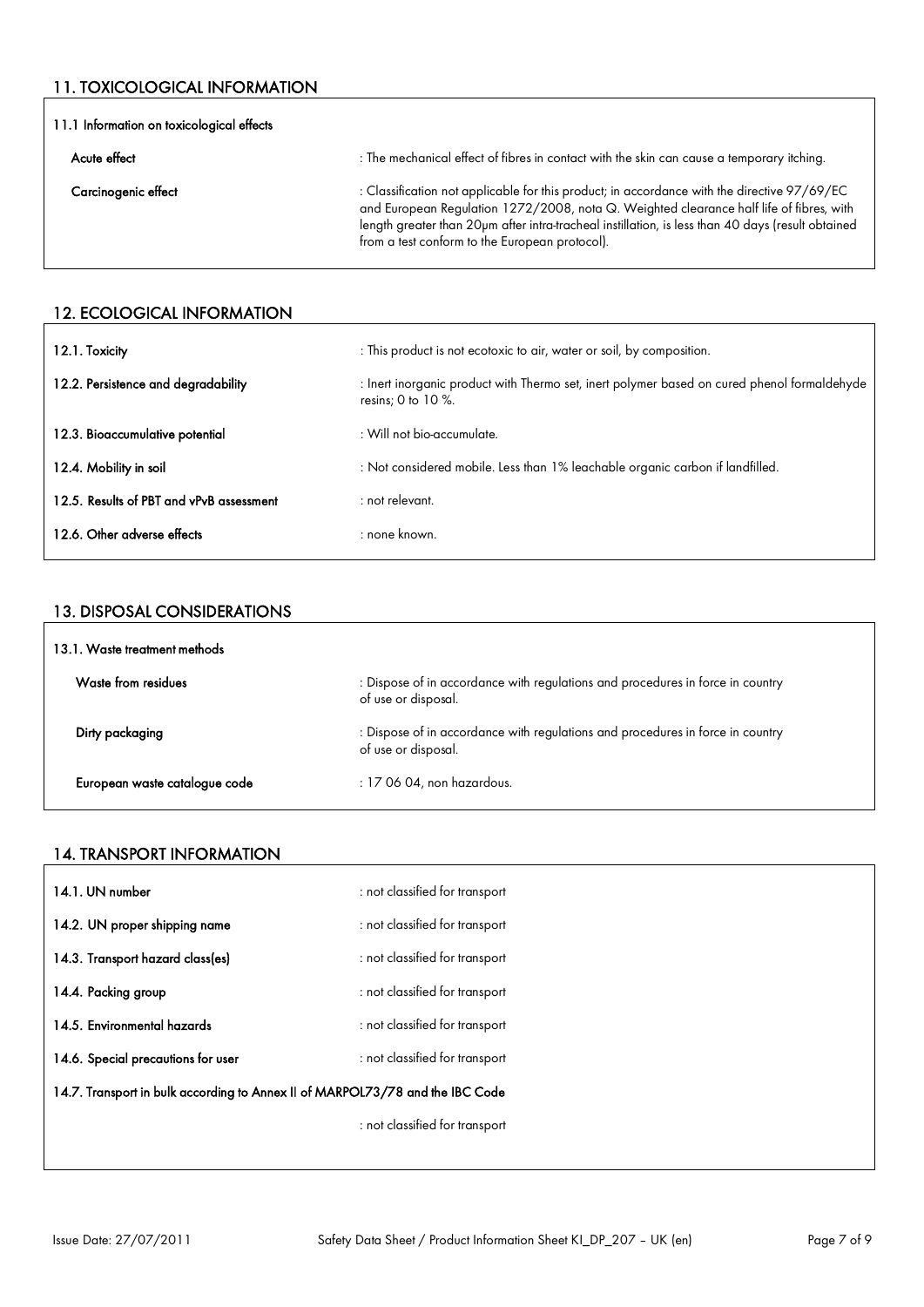#### 15. REGULATORY INFORMATION

#### 15.1. Safety, health and environmental regulations/legislation specific for the substance or mixture

The European Regulation on Chemicals No 1907/2006, Registration, Evaluation, Authorisation & Restriction of Chemicals (REACH) enacted on June 1<sup>s</sup> 2007 requires the provision of Safety Data Sheet (SDS) for hazardous substances and mixtures / preparations.

Knauf insulation mineral wool products (panels, batts or rolls), are defined as articles under REACH and therefore a Safety Data Sheet for these products is not a legal requirement.

In accordance with industry practice and voluntary commitments, Knauf Insulation has decided to continue to provide its customers with the appropriate information for the purpose of assuring safe handling and use of mineral wool throughout the product life.

This material Safety data sheet is in accordance with the EU directives 67/548/EEC, 1999/45/EEC, 1907/2006, 1272/2008 and 453/2010

15.2. Chemical safety assessment : not relevant.

#### 16. OTHER INFORMATION

All products manufactured by Knauf Insulation are made of non-classified fibres and are certified by EUCEB.

EUCEB, European Certification Board of Mineral Wool Products - [www.euceb.org,](http://www.euceb.org/) is a voluntary initiative by the mineral wool industry. It is an independent certification authority that guarantees that products are made of fibres, which comply with the exoneration criteria for carcinogenicity (Note Q) of the Directive 97/69/EC and the Regulation (EC) 1272/2008.

To ensure that fibres comply with the exoneration criteria all tests and supervision procedures are carried out by independent, expert qualified institutions. EUCEB ensures that the producers of mineral wool have put in place self-control measures.

The mineral wool producers commit to EUCEB to:

- supply sampling and analysis reports established by laboratories recognized by EUCEB, proving that the fibres comply with one of the four criteria of exoneration described in Note Q of the Directive 97/69/EC,
- be controlled, twice per year, of each production unit by an independent third party recognized by EUCEB (sampling and conformity to the initial chemical composition),
- put in place procedures of internal self-control in each production unit.

The products responding to the EUCEB certification are recognized by the EUCEB logo put on the packaging.



Further information can be obtained from:-

[www.Eurima.org](http://www.Eurima.org/) [www.knaufinsulation.com](http://www.knaufinsulation.com/)

Moreover, in 2001, the IARC, reclassified rock mineral wool fibres from Group 2B (possibly carcinogenic) to Group 3 « agent which cannot be classified as for their carcinogenicity to humans». (See Monograph Vol 81, [http://monographs.iarc.fr/\)](http://monographs.iarc.fr/))

#### Version: 1.12

Document revised: 27/07/2011, new document format Date of previous revisions: 22/10/09, 06/04/2010, 22/10/10, 14/07/2011

This Safety Data Sheet does not constitute a workplace assessment Information contained in this document represents the state of our knowledge regarding this product as of the date of issue of the document. Attention of users is drawn to possible risks taken when the product is used for other applications than the ones it has been designed for.